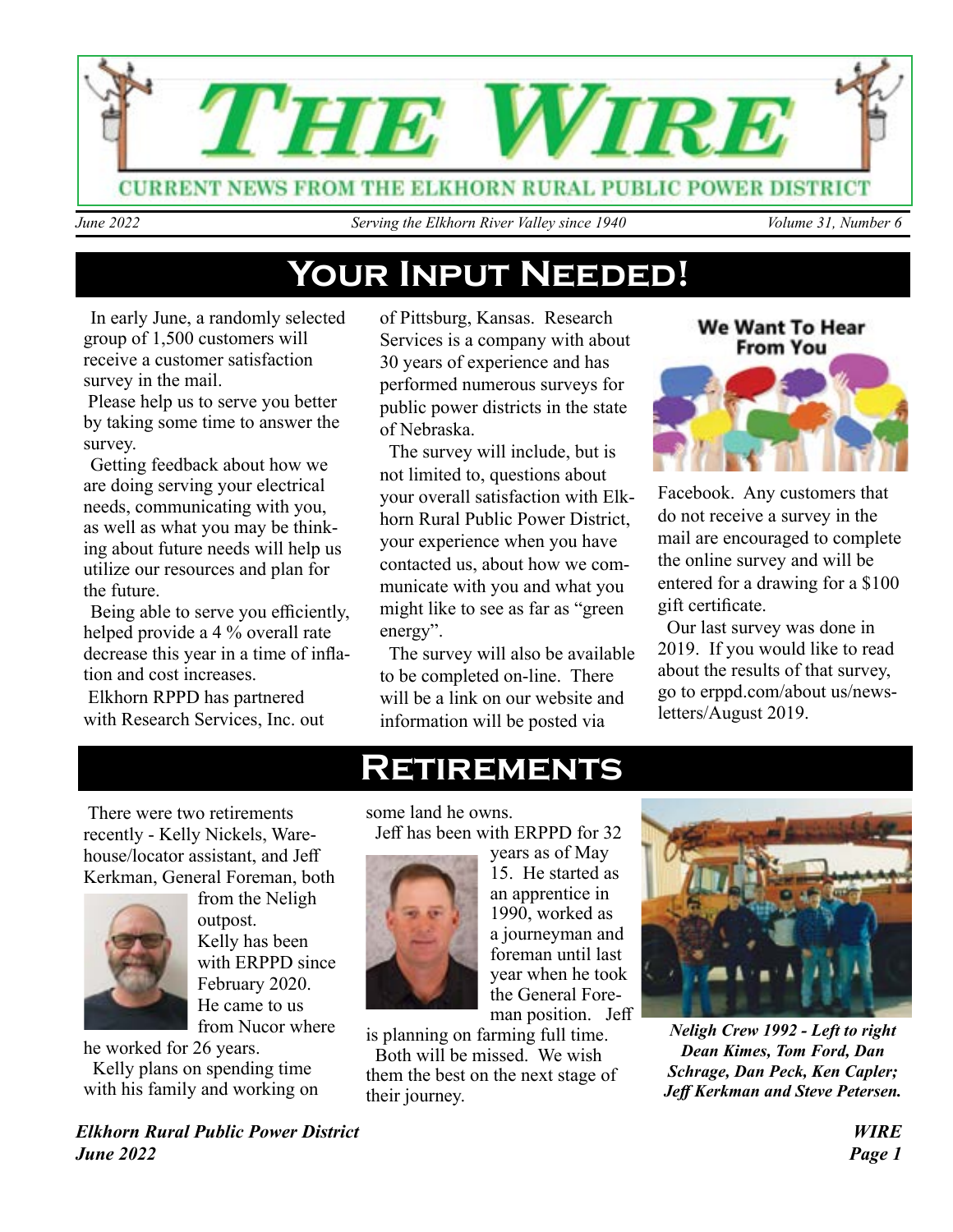*WIRE Elkhorn Rural Public Power District Page 2 June 2022* *Elkhorn Rural Public Power District WIRE June 2022 Page 3*

### **New Faces/New Position Operation Round Up Making a Difference**



 There is a lot going on at Elkhorn and a few new faces!

 *New Apprentices* - We are excited to welcome Dakota Adams and Carter Lammers as new full-time apprentice linemen! Both Dakota and Carter are recent graduates of the Northeast Community College Utility Line Program.

Dakota graduated from Bea-



trice High School, participated in football and wrest-

ing and was in National Honor

Society.

Carter graduated from Hartington-



Newcastle and was active in track and one-acts. He also enjoys hunting, fishing, and boating.

They are both very hard work-

 Need a new lawn mower? You might want to check out an electric option.

 Advances in battery technology have come a long way in recent years. More power is now being packed into batteries so your

did his internship at Southern

Public Power District.

Coltin is a Pierce native and was also in the 2022 NECC Utility Line class. Coltin did his internship with

North Central

PPD. Both Nathan and Coltin will be working with the Battle Creek crews.

#### *New Position* - Brian Hain has

moved within the company taking the Warehouse/Locator Assistant position made available with

the retirement of Kelly Nickels. Brian started with Elkhorn last June as the Field Services Tech. Brian's knowledge of the district, as well as, line work will serve him well in his new position.

# **Practice Storm Safety**

Have a plan in place and make a storm kit.

Listen to local alerts and know where to shelter.

Stay off the roads if trees and power lines are down.



### **The Steps to Restoring Power**

 *Pictured above is the Neligh-Oakdale TeamMates chapter mentors and mentees. According to Susie Loofe, the chapter's secretary: We can't thank you* 

*enough for the \$750 that we received from the Elkhorn Rural Public Power District Community Development Fund. As you can see in the picture, this money will benefit many people. We are so grateful that you offer this funding. It will help keep our organization running and help provide scholarships for our senior mentees. Again, thank you for providing this grant!* 



NECC Utility Line class. Nathan **The Steps to Restoring Power** 

When a major outage occurs, our crews restore service to the greatest number of people in the shortest time possible - until everyone has power

| <b>Organization</b>                                       | <b>Project</b>                   | <b>Location</b>     | <b>Amount Awarded</b>     |
|-----------------------------------------------------------|----------------------------------|---------------------|---------------------------|
| <b>Battle Creek Summer City Fest</b>                      | <b>Summer City Fest</b>          | <b>Battle Creek</b> | \$1,000.00                |
| <b>Battle Creek Post Prom</b>                             | Post Prom                        | <b>Battle Creek</b> | \$50.00                   |
| <b>Ewing Young Member's Club</b>                          | <b>Ewing Summer Funfest 2022</b> | Ewing               | \$1,000.00                |
| <b>TeamMates Mentoring of Madison Senior Scholarships</b> |                                  | Madison             | \$750.00                  |
| Neligh-Oakdale TeamMates                                  | <b>Major Expenses</b>            | <b>Neligh</b>       | \$750.00                  |
| <b>Neligh Young Men's Club</b>                            | <b>Fireworks</b>                 | <b>Neligh</b>       | \$1,000.00                |
| Oakdale Q 150                                             | <b>Celebration Fireworks</b>     | Oakdale             | \$1,000.00                |
|                                                           | Newspaper Digitization Project - |                     |                           |
| <b>Orchard Historical Society</b>                         | Phase 2                          | Orchard<br>TOTAL    | \$1,000.00<br>\$6,550.00  |
|                                                           |                                  |                     |                           |
| <b>Third Quarter</b>                                      | <b>Application Deadline</b>      |                     | <b>Board Meeing Date:</b> |

July 18, 2022

**Community Development Fund Requests and Awards May 2022**

| nount Awarded |
|---------------|
| \$1,000.00    |
| \$50.00       |
| \$1,000.00    |
| \$750.00      |
| \$750.00      |
| \$1,000.00    |
| \$1,000.00    |
| \$1,000.00    |
| \$6,550.00    |
| Date:<br>ing  |

August 1, 2022





**Lawn and Garden Incentive Program - 20% Back**

> mower can speedily deliver a knock-out punch to your lawn. You will also want to check out ERPPD's incentive for the purchase of a new electric lawn mower - 20% back on a purchase made after January 1, 2022. The

chargers and battery purchases are also eligible for an incentive.

 Check out all the information at www.erppd.com or call Brian at 402-675-2185.

ers and will be joining the Neligh crew.

*Intern* - Dawson Kaup is currently a student in the NECC Utility Line Program. Dawson is from



ship with the Neligh crew.

and FBLA and was a National Honor Society member in high school. We are excited to have Dawson work with us this summer.

 *Seasonal/1000 hour* - Nathan Anderson and Coltin Bauer are also joining us



has going on, we need some extra hands. Nathan is from Holdrege, NE and graduated with the 2022